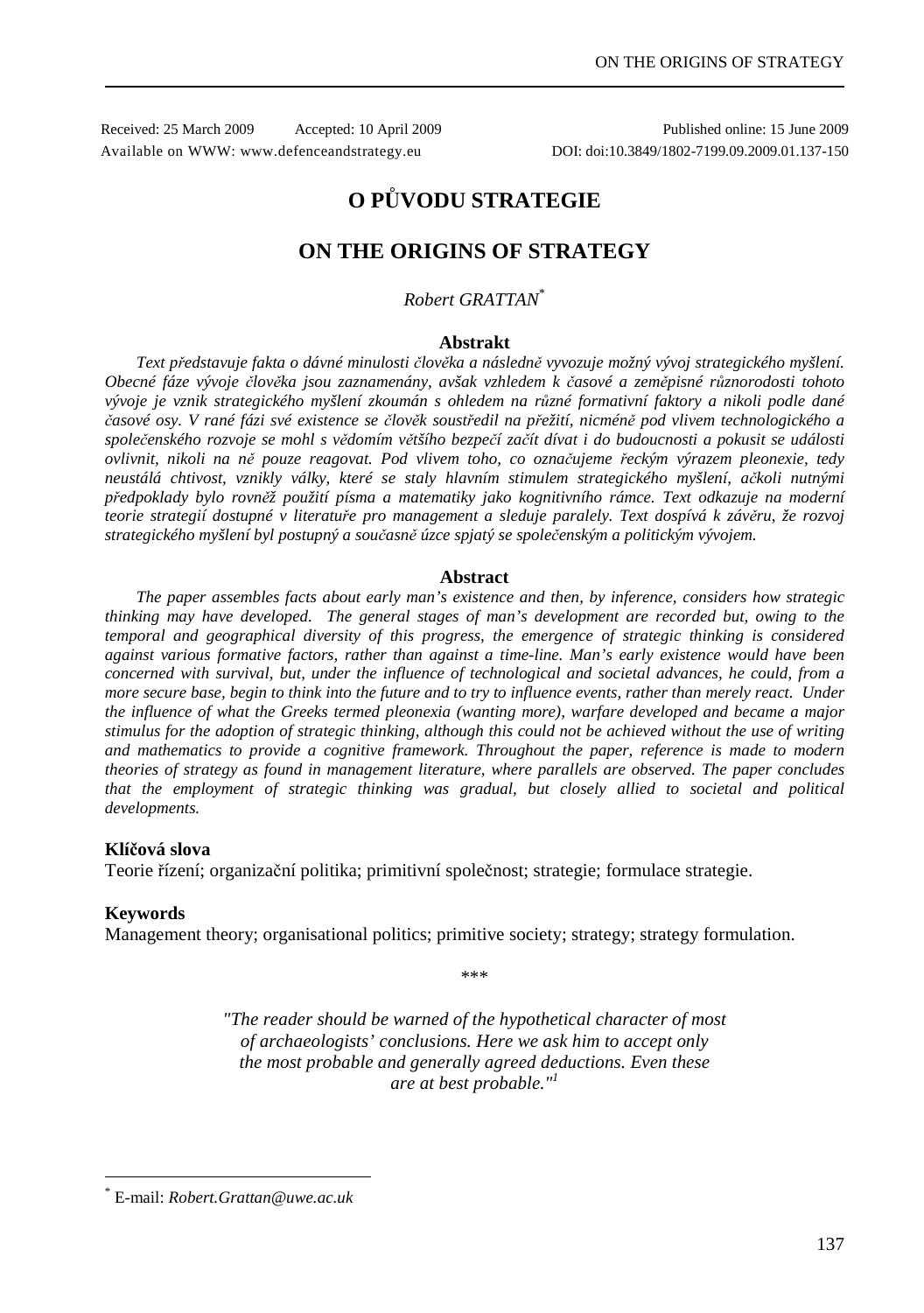#### **INTRODUCTION**

One understanding of strategy is that it defines the actions to be adopted to achieve a stated aim. The question here is how might this concept have been developed? The difficulty is that strategy, in some form or other, was probably employed before man discovered writing, so empirical evidence will be lacking. So, although anthropology and archaeology have revealed much information on early man, this paper has to be inferential, and will only be able to offer a plausible answer to the question posed above. Ferguson pointed out a particular error to be avoided that can occur in this approach, where, in the absence of evidence, it is argued that 'they must have' taken a particular line of action in given circumstances. $2$ 

The paper considers various factors that acted on our ancestors (and a number still act today), and that may well have encouraged strategic thinking. These factors include warfare, a familiar setting for strategy formulation, and the argument considers the context of another recognised user of strategy, namely business. This latter area is important, since most of the theorising on the subject of strategy has been conducted in this context. The paper reviews some characteristics of strategy and concludes that the factors faced by early man stimulated his development of purposive, future-orientated thinking.

#### **PERIODS IN EARLY HISTORY**

Man's development in early history was not a uniform progression and many variations occurred in widely separated parts of the world. A reminder of the accepted periods in early history may help to appreciate the long years of man's development during which some concept of strategy is likely to have emerged, and the accepted eras in this development are detailed at the appendix.

Since the wide variations in development make consideration of the emergence of the concept of strategy not amenable to a temporal approach, the structure here is thematic.

#### **COGNITION**

Forming strategy needs analysis, thus cognition, and the identification of options leading to a decision. Cave art may be an indication of a capacity for abstract thought, but we simply cannot know how man thought at the various stages in history. The mode of thinking of early man may have been primitive, but, maybe unconsciously, he would have been constructing cognitive maps from his observed experience. De Wit and Meyer described cognitive maps as 'representations in a person's mind of how the world works. A cognitive map of a certain situation reflects a person's belief about the importance of the issues and about the issues and about the cause and effect relationship between them'.<sup>3</sup>

Bentley summarised two conflicting behaviours:

- '*The first treats individuals as independent decision-makers who weigh costs and benefits of their options, while subject to various biases of influence…*
- *At the other end of the spectrum are behaviours that do not inherently 'matter', and for which there is often a large, maybe infinite, variety of options*.'<sup>4</sup>

He characterised this dichotomy as 'fashion versus reason', and man's cognitive maps may have been shaped by convention or fashion.

The individual who challenges orthodoxy on fundamentals runs risks and Jesus, Galileo and Kondratieff (who was executed by the Soviet state as recently as 1938) are examples of the price that may be exacted from radical thinkers. 'Group-think' is always the safer option. Nonetheless, the radical may succeed, given the necessary personality or power, and thus punctuate the process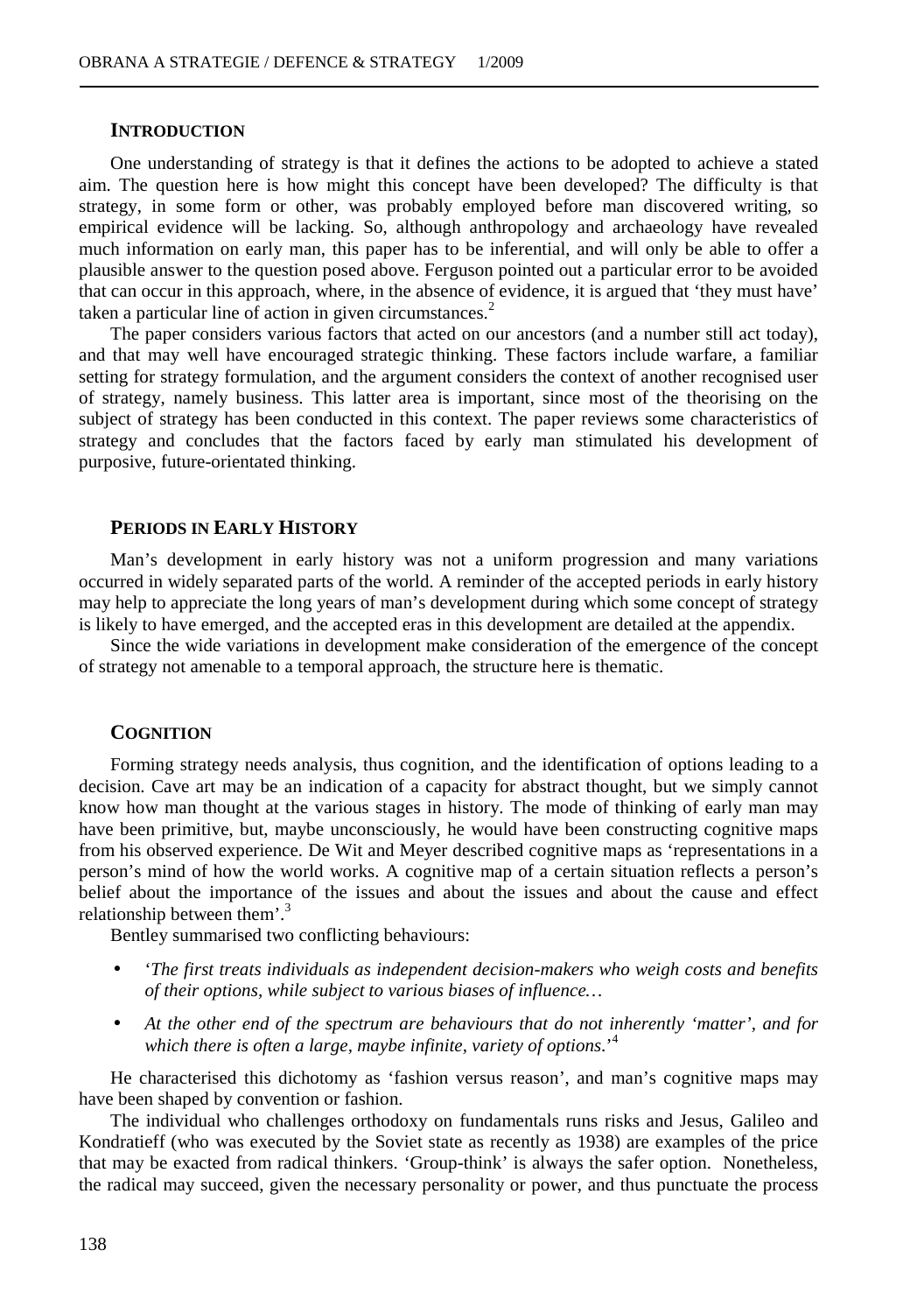of societal change with a 'step' advance. In the main, as in modern society, much strategic change is gradual and incremental, since radical change can often be risky and controversial.<sup>5</sup>

At some stage, man hit upon the concept of 'the future'; a realisation that further separated him from his animal origins. Any time after 'now' is uncertain, and man increasingly had to try and cope with what could happen next. This thinking is at the core of strategy and, from simple and uncertain beginnings, man has refined his attempts to future-proof his intentions. This development would have taken many decades and some men would have been better at this process than others; a condition that still exists today. So Ohmae could write about acquiring a strategic cast of mind.<sup>6</sup>

Although early man faced a less-complicated environment than we do today, he was still constrained by what Simon described as 'bounded rationality'.<sup>7</sup> The numerous factors that had to be considered militated against deriving the best solution by analysis, which leads to 'satisficing', that is adopting a decision that seems likely to achieve most of what is desired without pursuing the perfect solution. Early man could well have sought heuristics, such as 'red sky at night, etc', as a way of responding to problems he faced.

If primitive society was authoritarian, the leaders, who might be threatened by change, would not welcome the radical. Advances in technology might be more easily assimilated, however, than ideas that challenged power and politics. The acceptability of new thoughts is affected as much by who is propounding them as by their content. (In the fable, it was a child that pronounced that the king wore no clothes, and his view was discounted).

Strategy can be thought of as a mode of rational thought, in which case early man would not have been mentally equipped for such an exercise. This capability, however, would gradually have developed with writing and mathematics, but also, as we shall see, under the pressure of war.

#### **DEVELOPING SOCIETY**

Given that our simian relatives have a hierarchical structure in their groups, it would seem natural that early man, too, should have a structured, if only loosely, society. 'Alpha males' would have exercised power, which would have included making, or at least ratifying, decisions, particularly those of a vaguely strategic nature. Women, however, provided the only sure source of kinship and were also a source of power in these early groups.

The structure of families, and the very meaning of the term, is complex and underwent many changes as man developed from savagery, through barbarism to civilisation.<sup>8</sup> The basic unit of society is the man/woman pairing that satisfies the demands of the species to reproduce, although this mode need not be monogamous, nor be a stable relationship. In time, this basic unit developed into a gens or a clan within which individuals collaborate for its greater good. (The reasons for this collaboration, however, are still being debated.<sup>9</sup> Although more people collaborating provide greater manpower resources, they also consume more food. The early hunter/gatherers, like wild animals, will have spent their waking lives securing and consuming food, and shortages, perhaps through the winter months, threatened their very existence. Shortages might be ameliorated by moving to more favourable areas.

In time, when agriculture and the domestication of animals were practised, the families and clans became sedentary and congregated into villages, which grew into towns. This settled existence produced capital; that is, food surplus to their immediate needs which could be stored as a defence against famine, but which could also be traded. Childe also made the point that this surplus allowed societies to fund artisans, such as metal workers, who produced no food themselves.<sup>10</sup> In such communities, specialisation and the division of labour meant that craftsmen, such as the potter or the weaver, could trade their goods for food which others had produced. This specialisation speeded up the development of technology in these settled towns, and introduced deeper changes as discussed by Patterson: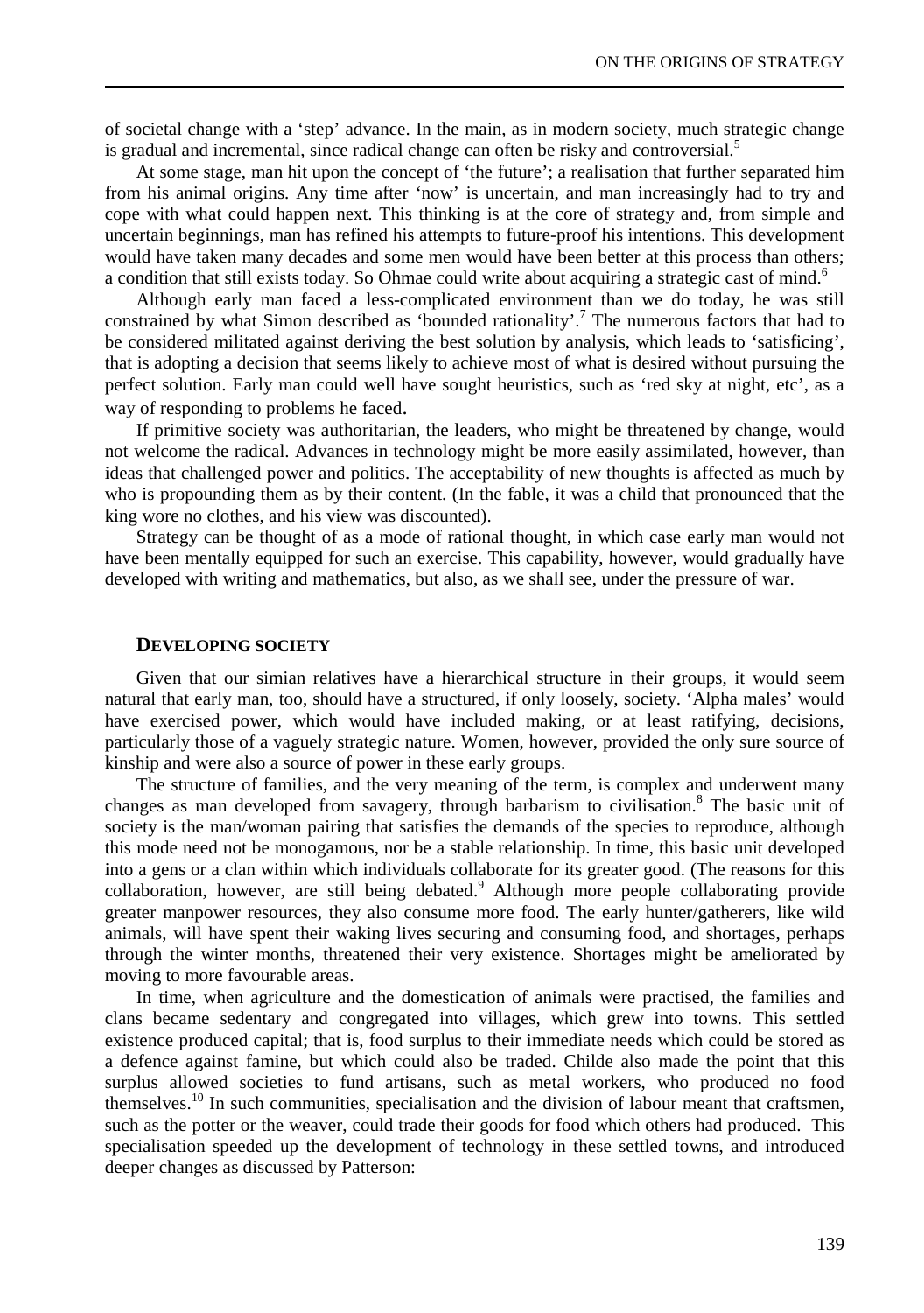• '*…Childe viewed the rise of full-time craft specialists as part of increasing social structural differentiation, the emerging interdependency of food-producers and artisans and the growth of market exchange. The differentiation of production tasks marked the simultaneous withering away of the self-sufficiency characteristic of Neolithic (agropastoral) communities that produced a surplus and the formation of a new kind of society characterized by a division of labor and the production of goods for exchange*.'<sup>11</sup>

Not all those who domesticated and herded animals adopted the sedentary life and many peoples remained nomadic. They may have still hunted, but their livelihood depended on their herds. Nomadic and settled humans occupied the same regions in many cases and they did not always live peaceably together.

These developments in society were not uniform and in parts of the world different forms of society coexisted. Neanderthal man coexisted with Cro-Magnon for many centuries, and development of the Sumerians in Mesopotamia was much in advance of other races. The developments, in the main, were first-order, that is incremental, and the difficult question of how and why the society and its organisation changed is complex and largely outside the scope of this paper. There is no indication that the change was teleological, part of a life cycle or dialectical, and it most closely resembles an evolutionary process.<sup>12</sup> The changes do not appear at this remove to have been purposive, but resemble changes brought about by developments in technology, culture, migrations, writing, etc. Furthermore, as society developed in settled communities the division of labour brought with it social stratification. If that is the case, early man cannot be seen to have evolved any strategy for his societal development: social engineering was still some centuries in the future. Robb, however, pointed out that New Archaeology now traces 'social stratification to chiefly power strategies to local, short-term political contexts.<sup>13</sup>

The argument now moves to consider various factors that were operating during these periods and developments.

#### **ENVIRONMENT AND ECOLOGY**

The modern strategist scans the environment for opportunities and for threats, but remains mindful of the uncertainty of the future. Additionally, he or she will try to make sense of what is observed. What do the signs mean? Early man was faced with the same problems, but did not yet have the analytical skills that would be developed in the coming centuries.

Early man was faced with formidable climate changes as the Ice Age came to a close and the countries of the Middle East, the cradle of civilisation, became subject to a gradual desiccation. These changes altered the distribution and behaviour of the animals he hunted, and the fertility of the soil he was beginning to till. His survival depended on his appreciation of the significance of these changes, and his ability to take an optimum course of action. For hunters, it was not too difficult, since, if the prey herds moved, man followed, but settled man had to develop irrigation techniques to cope with a drying climate.

If observation by the individual was a key skill needed, decision making and coping with change needed co-operation. Although each family or tribe would have a head, many of the elders would probably have voiced their opinions as to the optimum course of action. Co-operation, in any event, was necessary in hunting, and cave paintings depict groups of men surrounding animals, suggesting organisation. The successful hunters were those who understood the behaviour of their prey, the nature of their terrain, the vagaries of the weather, and could organise to make the kill. Those who did not acquire these skills, were, as Darwin observed, selected out.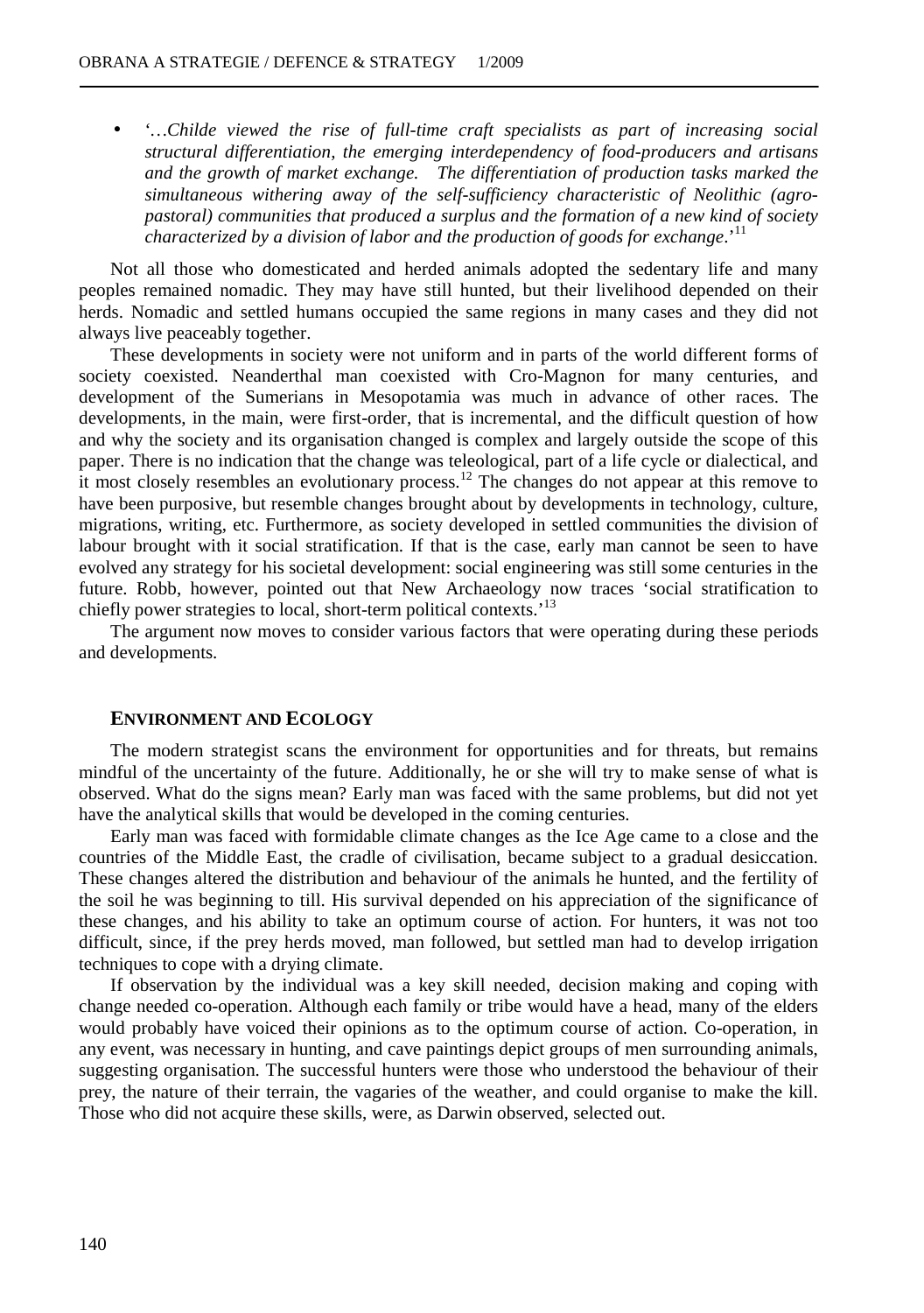#### **TECHNOLOGY**

Advances in technology create options. The invention of the bow meant that the risk of attacking wild animals was reduced by the power to kill or disable at a distance, rather than attacking at close range with a club or sharpened stick. The wheel conveyed mobility and enabled heavier loads to be carried more easily. Polished stone axes permitted the felling of large trees for 'slash and burn' cultivation in forested areas. Each innovation opened new opportunities, which taxed man's ingenuity to exploit, but which also created Schumpeterian waves of creative destruction, although some stone tools continued to be used by the later, metal-equipped societies. The first metal axe rendered the stone axe undesirable, however, and the bow made redundant the sharpened stick for hunting. The wheel that made possible the farm cart also led to the chariot for war, as the simple, and later the composite, bow could kill humans as well as game. Perhaps more importantly, the domestication of animals and the invention of the wheel together conferred mobility on man which he could use for a nomadic existence, trade and war.

Primitive man's inventions stimulated his thinking on how to extract advantage from the environment, but he allowed innovations to spread readily and overlooked the competitive advantages to be gained by retaining the monopoly. In our own time, Barney and others have pointed out the advantage that can be gained through the exploitation of the firm's resources, using the resource-based view.<sup>14</sup> We cannot know how successful man was in the early periods, but some notions of strategy were beginning to stir through the stimulus of technology.

#### **THE SUPERNATURAL**

Early man faced the vagaries of chance, as we still do today. He may have tried to link observed effects to causes, but the necessary science was not available and so he attributed the inexplicable cause to the supernatural. Frazer suggested that his response to this dilemma was first to try and influence events by practising magic, then in a later period to propitiate deities, before eventually, after many years, using science to find answers to his problems.<sup>15</sup> The Stone Age cave paintings may be sympathetic magic, depicting the successful killing of prey as an attempt to make that desired event happen. In these early years of man's development, shamans were important and influential people in the decision-making process. Even in early Roman history the *fetiales*, a college of priests, figured strongly in this process:

• '*They had the task of establishing the fas [the divine law], the mystical base in the invisible world without which any enterprise commanded or authorised by ius [human law], and in more general terms any human enterprise at all, was bound to be uncertain, calamitous, even fatal*'.<sup>16</sup>

Even later Romans could employ the augury to make a prediction from the entrails of the sacred fowl. Strategy is essentially forward looking, so these primitive attempts to determine the future can be loosely associated with the strategy formulation process. Since we now have science for our assistance, modern strategists do not practice magic, but the basic uncertainty of the future still remains a problem.

#### **LEADERSHIP AND ORGANISATION**

A great need for the hunter/gatherer family or tribe was to coordinate their efforts to maximise their success at hunting or locating sources of food. They will have soon established that a blind rush at their prey would achieve nothing, and the hunting group would have to deploy to outwit their prey. Observation would have established that animals have keen eyesight and sense of smell, and that the approach to within arrow or spear range had to be stealthy and upwind. The best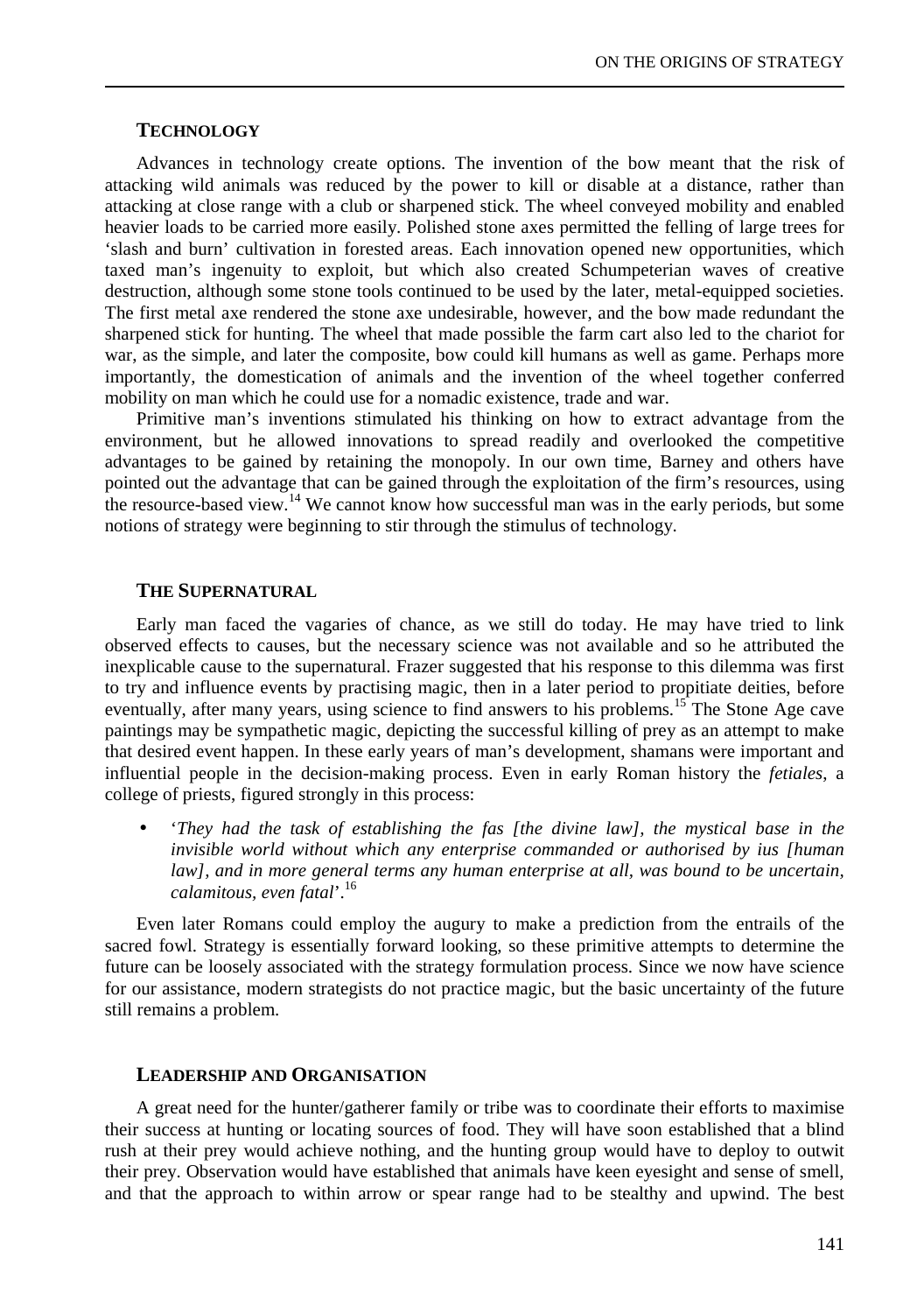archers or spearmen needed to be positioned to have the optimum chance of making the kill. Some organisation and tactics were required and someone had to assume the lead.

As settlement and population increased with the use of agriculture and herding, the need for organisation increased. As Tallis observed:

• '*The need to raise and direct the labour required for economic activity, irrigation and other major public works demanded more complex forms of social organization, communication and record-keeping in the densely populated south [of Mesopotamia] than in surrounding regions.*<sup>17</sup>

Kings were present in Mesopotamia when the settled population were developing towns and, then, city states. The term 'king' in the context of early man, however, is not necessarily only applied in the political sense. Frazer studied the priestly kings who were associated with primitive magic and religion, and one such, Melchizedek, king of Salem is described in the Book of Genesis  $14:18$  as a priest.<sup>18</sup> Even to this day, royalty involves religious responsibilities and duties. Later kings often arose from the military, or those who gained their power from military men, and thus had to consider strategy in the context of war.

Strategy and tactics remain an issue for leaders, not necessarily for them to devise, but at least to select and endorse. We do not know how leaders were chosen in the distant past. They may have been the patriarch of the family or clan, or the strongest, dominant male. Choosing the best hunter may not have been the best solution, as modern factory experience shows that making the best worker into a foreman may lose the services of a skilled operative in exchange for gaining a poor leader. Society developed into gentile and clan groupings and Engels described the governing structure that had evolved:

• '*…popular assemblies, councils of gentile chiefs and military commanders who were already aspiring to real kingly power. It was the most highly-developed constitution the gentile order could produce; it was the model constitution of the higher stage of barbarism. As soon as society passed beyond the limits for which this constitution sufficed, the gentile order was finished. It burst asunder and the state took its place*.'<sup>19</sup>

Organisation, however, required a sacrifice from the individual who, as Dawkins pointed out, is trying to maximise his own chances of success.<sup>20</sup> On the other hand, the best chance of individual success may well lie in cooperation with others. In the case of strategy formulation, this is almost certainly true. The limits of individual cognition can be extended by discussion and the sharing of views, and the organisation forms of primitive man gradually extended the forum for collective decision, although the views of the many are not necessarily the right ones. Porter (1996:77) gave a modern view:

• '*The challenge of developing or re-establishing a clear strategy is often an organizational one and depends on leadership. With so many forces at work against making choices and tradeoffs in organizations, a clear intellectual framework to guide strategy is a necessary counterweight. Moreover, strong leaders willing to make choices are essential.*<sup>21</sup>

It is unlikely that early man could have created a clear intellectual framework and, unless their tribal councils fulfilled that requirement, it is likely that it would have been the leaders who made the decisions.

## **POLITICS**

In man's early history, whatever form of organisation was adopted, be it ever so simple, some form of politics would have been present and would have affected the choice of aims and the formulation of strategy. Once the imperatives of food and shelter had been satisfied, and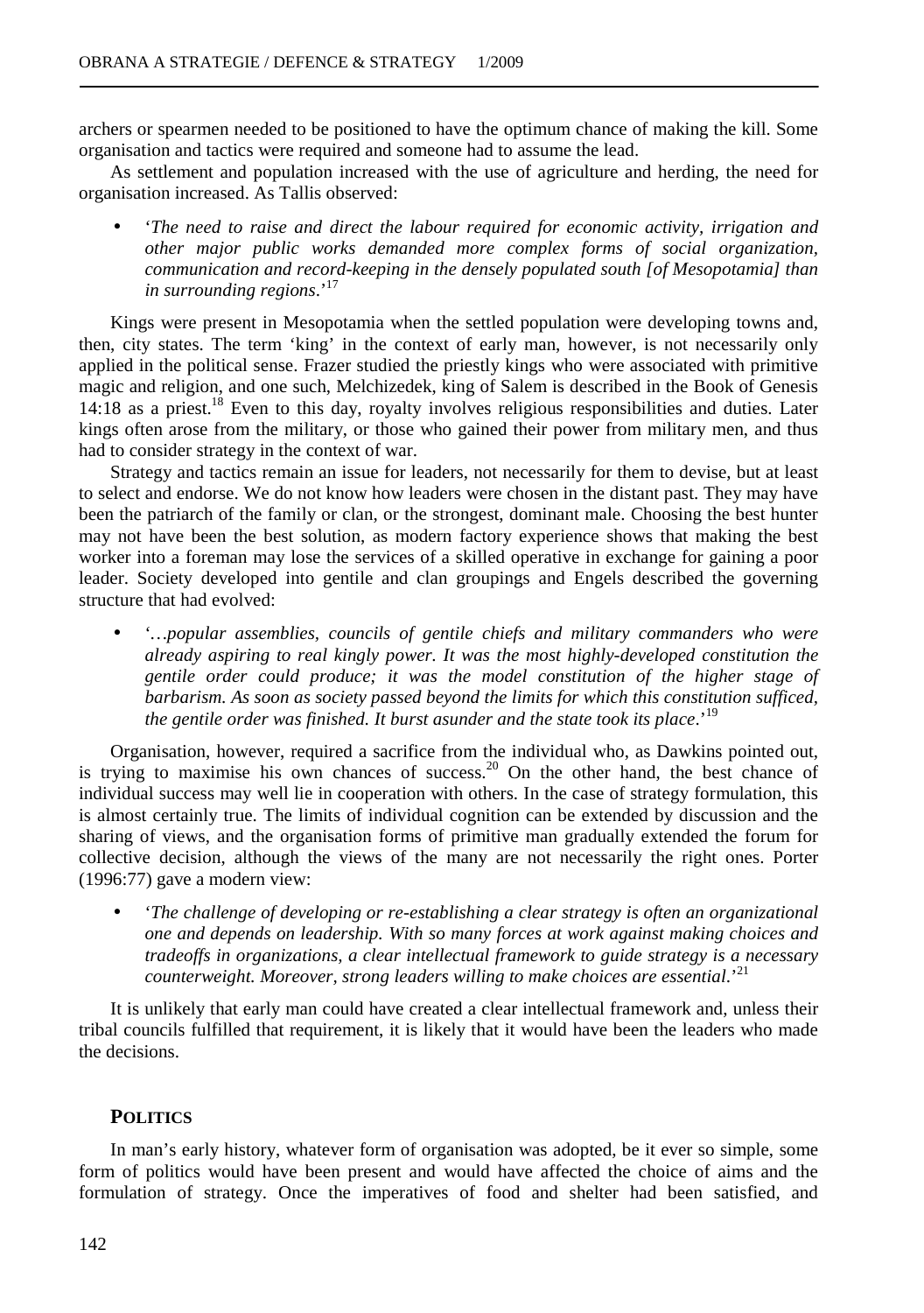particularly once agriculture provided retained capital to avoid a subsistence existence, more choices became available and politics developed. Pettigrew observed:

• '*Political processes in organizations evolve at the group level from the division of work in the firm, and at the individual level from associated career, reward, and status systems*.'<sup>22</sup>

In a similar vein, Chambers Dictionary offers two definitions for politics:

• '*The science or business of government*' '*Moves and manoeuvres concerned with the acquisition of power or getting one's own way, eg in business*.'

'Government', of sorts, would have been needed even when the family or kin unit predominated, but what we recognise by the term would not have been present until larger settlements and towns were created. Then, it seems, monarchs ruled who would have needed political skill to maintain sufficient support to remain in power. The king needed to develop policies, which required forward thinking with the necessity of predicting their likely outcome. Tallis described Hammurabi, King of Babylon 1792-1750 BC, as gaining success through '*a patient strategy of warfare, alliance and guile*', so strategising can be recognised by us to have existed at that time.<sup>3</sup>

Aristocracies, too, developed in early society, particularly when the strategic use of warfare necessitated establishing armed forces, which needed to be led. The military gained power through the control of violence exercised on behalf of society, and also from the wealth they accumulated through looting and the capture of slaves. The aristocrats practised politics in accordance with the second definition above, and the king and his dynasty had constantly to be on guard for ambitious rivals.

Politics requires strategic thinking and the crafting of policies, and those leaders who were not able to plan and be devious would not have lasted the course. In particular war would have required the conscious use of strategy since war as Clausewitz observed:

• '*…is not merely an act of policy but a true political instrument, a continuation of political intercourse, carried on with other means*.'<sup>24</sup>

Dynastic kingships were certainly still interested in the loot from war, but, increasingly, prestige and dominance entered into the thinking on inter-state relations. Here there is a parallel with current business concern with securing and maintaining competitive advantage, where this aim is strategy's principal concern. The result now is often the creation of business empires, and industries, as a result, becoming oligopolies. In the Neolithic period, areas of the world were dominated in turn by a few ambitious nations, who in turn declined and became themselves dominated. Strategy had widened its horizons.

The word 'strategy' has a sibling in 'stratagem' and the growing complexity of political life required more sophistication of thought in society's hierarchy of power. Leaders had to become adept at planning and forethought: Odysseus, in the Bronze Age, was noted for his guile and cunning.

#### **OPTIONS**

Strategy is, at least in part, about reviewing options and then choosing the best. We cannot know how early man conducted this process, but it will have been affected by the power relationships within the group or society. An autocratic ruler may well not welcome advice or contrary opinions, and so assumes control of the decision-making process. If he is a priestly king, the autocratic ruler can claim supernatural guidance through consultation with the deity or through the oracle. Different societies at different times will have made their decisions as dictated by their governance structure, but the more effective would have been those that considered different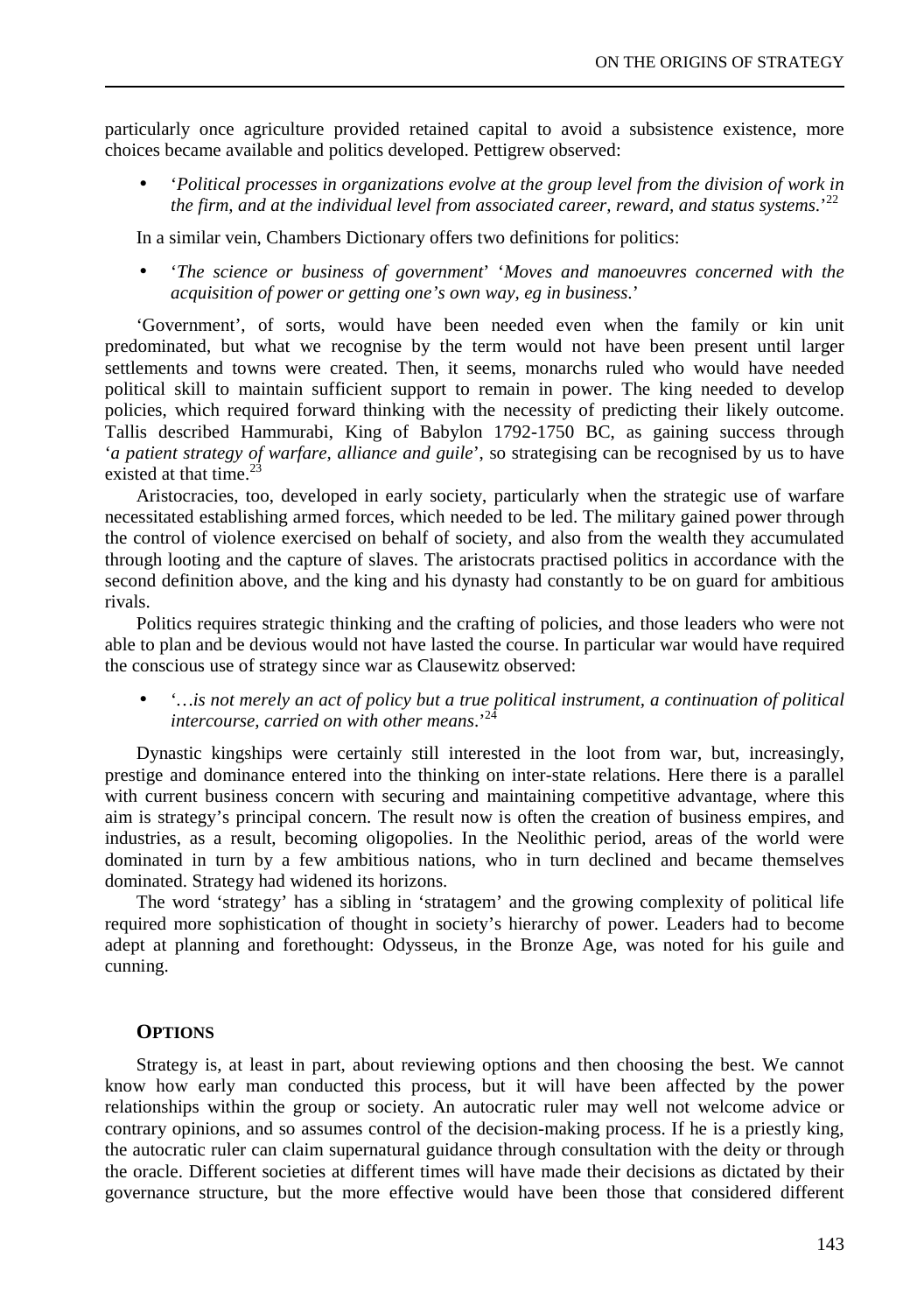opinions and options before selecting their course of action. They would have been limited by their cognitive abilities, and were even more likely to choose the first option that seemed likely to work (the 'satisficing' behaviour discussed above).

Advances in technology created both more options and the consequent need to think through the implications. On the other hand, the invention of the wheel may just have been implemented *ad hoc*, and the longer term effects on the society as a whole may have been beyond mankind at that time. Similarly, the composite bow and the spear thrower (atlatl), were used for hunting and their invention was not the cause of wars, but it would have been realised in practice how effective they were in that scenario.

Early man would have had few options, but advances in society and technology created more. The more options are available, the more flexibility is conferred, but they impose the burden of making the right choice strategically.

#### **WAR**

War is an activity that uses strategy. Indeed, business has derived many of its strategic concepts from the military. War, if it is to be other than mindless violence, is teleological and the objects of conflict in earliest times were probably looting food and material stores, or stealing wives. As agriculture and manufacture developed, enslaving defeated people to offset the shortage of labour became a prevalent object of war, and developing societies came to depend on slaves to do their necessary, routine work. Later, prestige, renown and honour came to be added to the exciting causes of war as kings became emperors and technology enabled them to embark on grandiose schemes of conquest.

War became endemic in early man's existence, although exactly when this came about is disputed. Some hold that man fought wars, albeit probably local, from earliest times, whilst others, particularly Ferguson, suggest there was a time before war. The available archaeological evidence is not convincing:

• '*A stone mace or a bronze sword indicates the presence of war, but the line between tool and weapon is often not so clear cut. The spear or arrow used to kill a beast can kill a man*.'<sup>25</sup>

War requires a military force, weapons, organisation, and logistics, but is fought for a purpose; an aim to be achieved. Since strategy is the way that the aim is achieved, war implies the need for a strategy, and, thus, its formulation.

*Military Force.* In early times, the manpower assigned to military operations had to be small, because agriculture and civil projects absorbed most of the labour available. The military, however, became the social elite and the aristocracy have based their power on their control of the society's war making machinery right up until recent times. The ruler depended on the aristocracy to fight his wars, and they exacted as their reward land and the control they could exercise over the lower orders.

*Weapons.* The tools used by hunters, herders and farmers were also used against humans, but, later, technology was used to improve their performance in war. The composite bow, the wheel, and the sword all improved the efficiency of soldiers and the taming of horses provided improved mobility, and, thus, manoeuvre. Nevertheless, the soldiers' skill was developed in their peacetime occupation. Thus, David, who killed Goliath the Philistines' champion with a sling stone, had learnt this skill as a shepherd protecting his flock against wild animals (1 Samuel 17:34-37). Surprisingly, military training was not given in early in the Greek and Roman civilizations, as Garlan pointed out: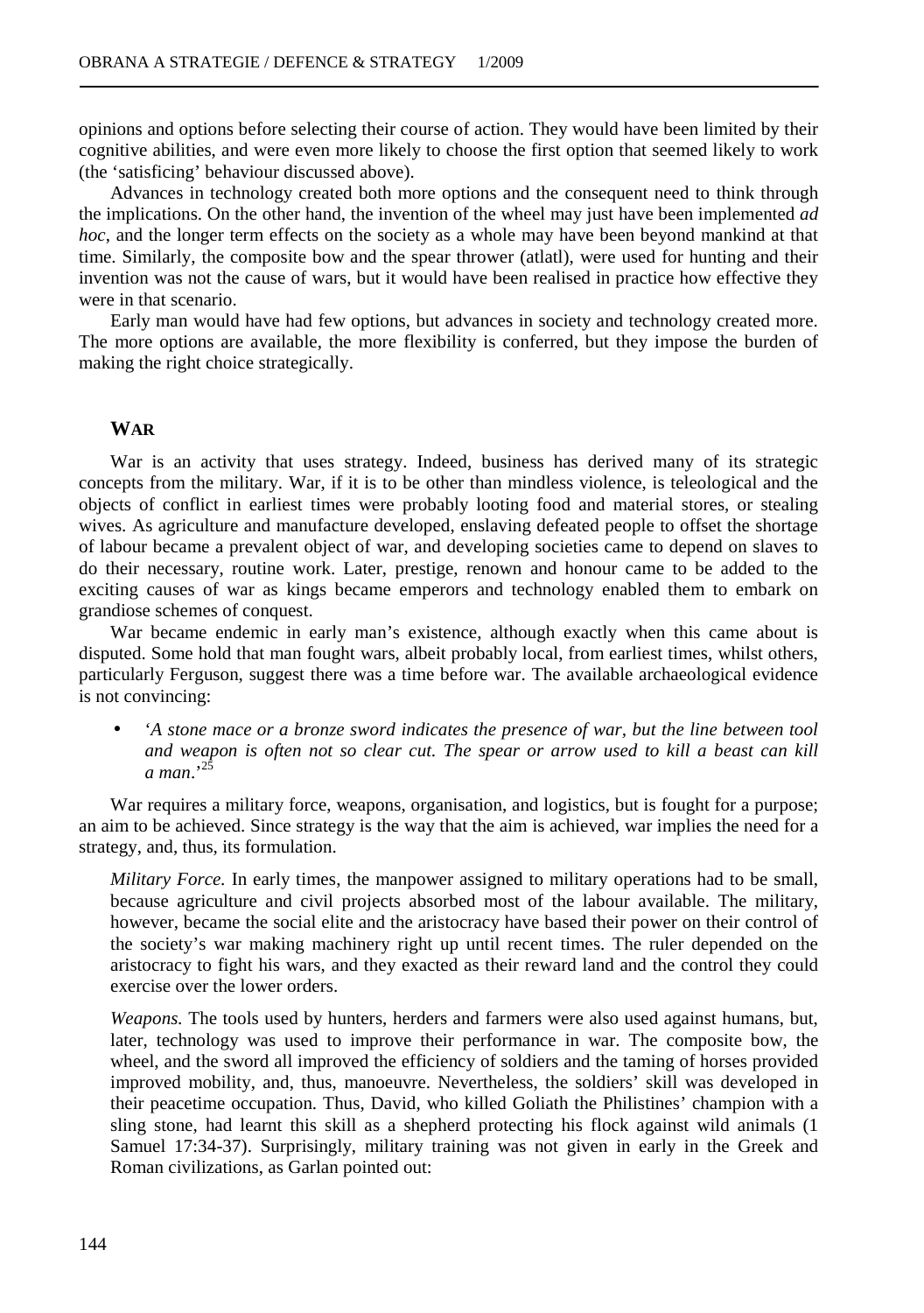• '*There is a twofold reason why formal training had been either neglected or left to chance: the rudimentary expertise required of soldiers and the numerous opportunities in civilian life for initiation into the profession of arms, either through hunting (which did not differ substantially from war except in its objectives) or, especially among the Greeks, through the athletic contests and dances which played such a large part in education and religious festivals*.'<sup>26</sup>

*Organisation.* Tallis observed:

• '*In the ancient world, even more than today, the nature and structure of army, society, economy and state were directly related and interdependent*.'<sup>27</sup>

He suggested that the organisation of the army was modelled on the labour gangs assembled for public works in the new towns. The soldiers, who were probably not specialists but conscripted artisans, had to be divided into units under a commander, and these building blocks could be combined until the army was assembled and organised. Communication during a battle was so poor that the army commander, often the king, could not control the mass himself and had to rely on subordinate commanders to carry out his intentions. This situation suggests that a strategy, albeit rather general, had to be formed before the battle.

*Logistics.* The distance that armies could travel in war was limited by the means of supply of food, water and fodder. When man lived by hunting, he would have suffered the same restriction and would have learned how to support himself and his companions whilst pursuing game, perhaps for days on end, but supporting large armies in the field was a different matter. Operations over a long distance were not practical until man had tamed asses, horses, camels and oxen to carry the necessary supplies, so the nomadic herders would have had an initial advantage over the sedentary farmers and town-dwellers.

Keegan concluded that pastoralists were more warlike than the hunting and agricultural communities:

• '*It was flock management, as much as slaughter and butchery, which made the pastoralists so cold-bloodedly adept at confronting the sedentary agriculturalists of the civilised lands in battle……Working a herd…was the pastoralists' stock in trade. They knew how to break a flock up into manageable sections, how to cut off a line of retreat by circling to a flank, how to compress scattered beasts into a compact mass, how to isolate flock leaders, how to dominate superior numbers by threat and menace, how to kill the chosen few while leaving the mass inert and subject to control.*' 28

He was drawing a parallel with military tactics, in the knowledge that the tribes of the mountains and the steppes waged wars on the settled communities, even until the Mongol invasions extending into the  $15<sup>th</sup>$  century AD under Timur.

Politics and war needed strategic thinking, and it is probably these activities that extended the earlier attempts at seeking advantage over the environment or other people by directed thought, as opposed to intuitive reaction. Strategy is proactive and teleological, and war would have provided a powerful stimulus to these modes of thought.

## **STRATEGY**

One view that can be taken of strategy is that it is the imposing of the human will on the environment, and, for early man, this was his major problem. The weather, the animals that were his food supply, and his human neighbours were all outside his control. Gradually over a period, the observations of the generations may well have yielded heuristics to guide man's existential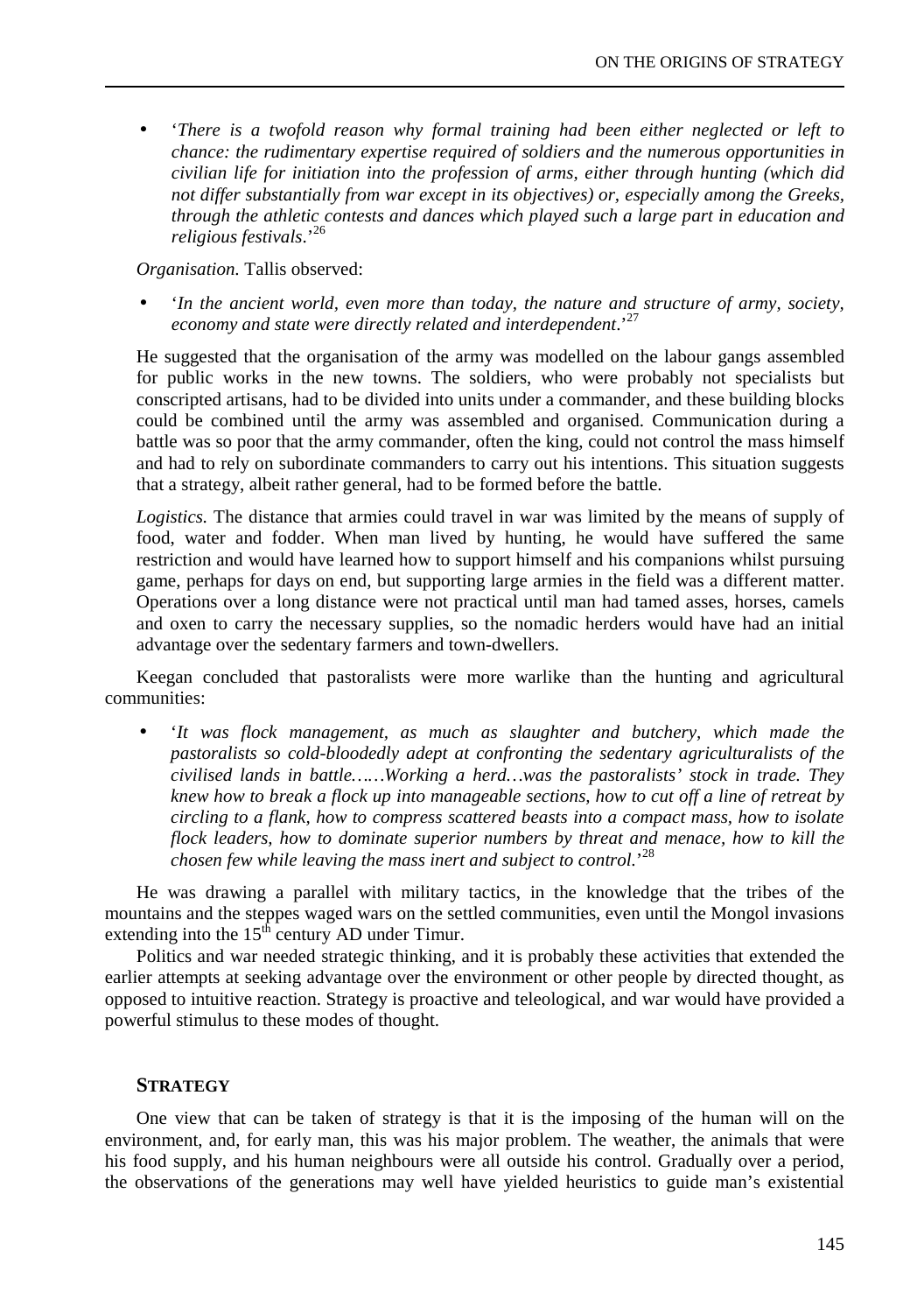behaviour, and he tried to supplement them with the application first of magic and then religion, but his problems were essentially practical and the more successful were able to reason from the observed facts. If this is true, primitive forms of strategy will have emerged very early. Such attempts, however, do not accord with our contemporary view that strategy is forward looking, and they could be classified as mere problem-solving. The major problem for early man was surviving, but survival is a strategy. In the modern world, companies trading during a recession can be content, in the last resort, to survive until better trading conditions return. For primitive man, he would not have consciously formulated a strategy, but unknowingly he adopted survival.

When man discovered how to create a surplus and thus move away from subsistence, his incremental development encountered, albeit over a relatively long period, a 'step', an innovation that changed his life fundamentally. All individuals did not now have to produce the food they consumed and so society could support specialists, such as metal workers, potters, scribes, priests and the military. This specialisation led to an increase in skill levels and acceleration in technological advances, but also led to a divergence of personal aims within this developing society. For many, life became sedentary and located in towns, although substantial proportions were still nomads. Life was becoming more complicated, because the number of available options increased, and somehow choices had to be made.

The development of strategy was brought about by changes in technology, society, the environment, and the use of war, and only those states successful in that skill prospered. This process is not entirely without parallels to Darwinian evolution, and Henderson used that metaphor.<sup>29</sup> The development of writing introduced a further dimension to the development of strategy. Writing created data, which replaced the ephemeral word of mouth and which was amenable to analysis. The meaning of the recorded facts could be discussed by the leadership and decisions on the required course of action could be recorded and distributed. Literacy was a necessary skill for formalised strategy generation, but its invention also encouraged leaders to base their decisions on fact and to extrapolate into the future.

War was probably the principal stimulus to the practice of thinking strategically. Early encounters with other groups created a contest for the available resources, but, in an under populated world, conflict could be avoided by one group moving on. The alternative was an aggressive response, using hunting tools as weapons against the intruders. The hypothesis that man is naturally aggressive has been the source of much debate in a number of disciplines such as psychology, ethnology and in anthropology, where arguments have also been used in discussions on the origins of war. These arguments can be avoided here, by considering what the aims of early man's strategy would have been. Van Wees commented on the views of classical Greece:

## • '*The fundamental cause of war, as the Greeks saw it, was 'wanting more' (pleonexia). The two things of which everyone wanted were honour and wealth.*' 30

The aims stated above would not have been those of primitive man, but, certainly, he would have wanted more food, better shelter, more children, warmer clothing, etc., and satisfying these needs would have been his constant preoccupation. Co-operation was a less risky strategy than conflict, but where sedentism led to the creation of towns, particularly when associated with agriculture and surplus food; it also created a target for other groups who were 'wanting more'.

Gradually, then, as man became more sophisticated, he moved from solving problems as they occurred and attempted to devise long-term aims and strategies. Short-termism is still with us, particularly at times of crisis, and it may seem expedient to find a solution in the 'garbage can' of problems and strategies as envisaged by Cohen *et al*. 31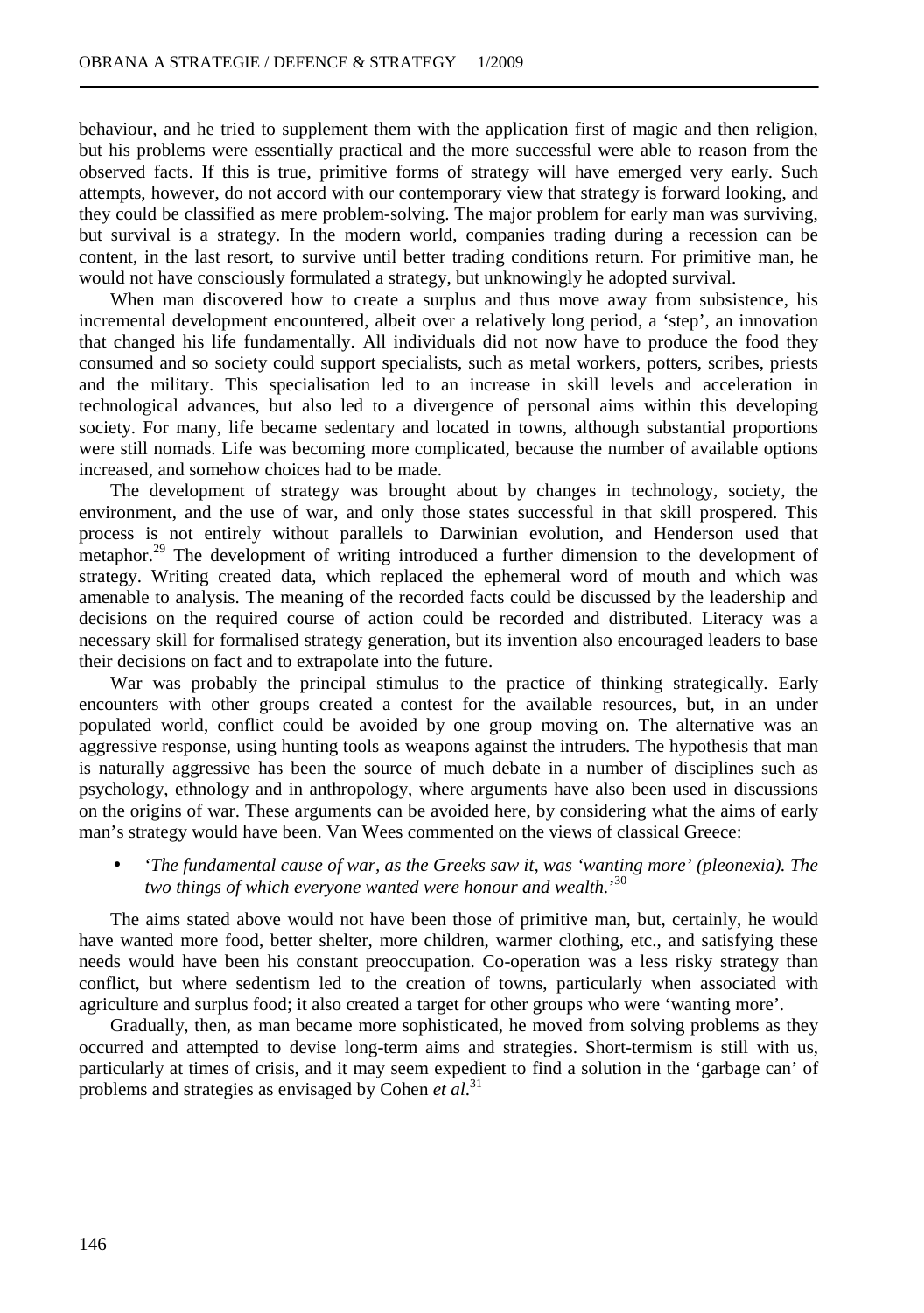#### **CONCLUSION**

There does not seem to be any particular point in time that early man discovered strategy, but there are indications of its partial use, or a prototype, brought about by: the start of settlement; the creation of surplus; the emergence of kings and politics, the invention of writing and the use of war as a political measure. We may view his early attempts as tactical, rather than strategic, but the dividing line between the two is arguable.

Strategy needed development of man's cognitive abilities and writing and mathematics were a considerable step forward in the collection and use of data and their analysis. The creation of surplus helped free man from some of the uncertainties of continued existence, and encourage him to think forward into the future: an essential part of the art of strategising. As the activities in towns moved away from the preoccupation with having enough to eat, strategists had to encompass many different activities and forming a synoptic view is another part of strategising.

As states were formed, rivalry led to a search for what we now call competitive advantage. If the basic drive to war is the wanting for more, the sophisticated developing states sought power, influence and honour. Such aggrandisement needed a plan, a strategy, to guide what to do next.

Early man may not have recorded his use of strategy, but from simple beginnings he gradually acquired the art. Strategising today may be greatly different from that practised by early man, but we still seek competitive advantage and embrace pleonexia.

#### **NOTES**

 $\overline{a}$ 

<sup>10</sup> CHILDE, V. G. *The Prehistory of European Society.*

<sup>11</sup> PATTERSON, Thomas C. Craft specialization, the reorganization of production relations and state formation, p. 308.

- <sup>12</sup> NICHOLSON, Nigel (Ed.). *Blackwell Encyclopaedic Dictionary of Organization Behavior*.
- <sup>13</sup> ROBB, John. Time and Change in Archaeological Interpretation, p. 57.

<sup>16</sup> GARLAN, Yvon. *War in the Ancient World: a Social History*, p. 45.

<sup>20</sup> DAWKINS, Richard (1989). *The Selfish Gene*, p. 69.

<sup>1</sup> CHILDE, V. G. *The Prehistory of European Society*, p. 14.

<sup>2</sup> FERGUSON, R. Brian. The Causes and Origins of "Primitive Warfare".

<sup>3</sup> DE WIT, Bob, MEYER, Ron. *Strategy: Process, Content and Context*, p. 55.

<sup>4</sup> BENTLEY, 2007, p. 1071.

<sup>&</sup>lt;sup>5</sup> QUINN, James Brian. Strategic Change: "Logical Incrementalism".

<sup>6</sup> OHMAE, Kenichi. *The Mind of the Strategist.*

<sup>7</sup> SIMON, Herbert A. (1945). *Administrative Behavior*.

<sup>8</sup> ENGELS, Frederick (1884). The Origin of the Family, Private Property and the State in the Light of the Researches of Lewis H Morgan.

<sup>&</sup>lt;sup>9</sup> DUBREUIL, Benoit. Strong Reciprocity and the Emergence of Large-Scale Societies.

<sup>&</sup>lt;sup>14</sup> BARNEY, Jay. Firm resources and sustained competitive advantage.

<sup>15</sup> FRAZER, John G. (1890). *The Golden Bough*.

<sup>&</sup>lt;sup>17</sup> TALLIS, Nigel. Ancient Near Eastern Warfare, p. 47.

<sup>18</sup> FRAZER, John G. (1890). *The Golden Bough.*

<sup>&</sup>lt;sup>19</sup> ENGELS, Frederick (1884). The Origin of the Family, Private Property and the State in the Light of the Researches of Lewis H Morgan, p. 557.

<sup>21</sup> PORTER, Michael. What is Strategy?, p. 77.

<sup>&</sup>lt;sup>22</sup> PETTIGREW, Andrew. Strategy formulation as a political process, p. 81.

<sup>&</sup>lt;sup>23</sup> TALLIS, Nigel. Ancient Near Eastern Warfare, p. 55.

<sup>24</sup> CLAUSEWITZ, Carl von (1832). *On War*, p. 99.

<sup>&</sup>lt;sup>25</sup> FERGUSON, R. Brian. War before History, p. 16.

<sup>26</sup> GARLAN, Yvon. *War in the Ancient World: a Social History*, p. 172.

<sup>&</sup>lt;sup>27</sup> TALLIS, Nigel. Ancient Near Eastern Warfare, p. 47.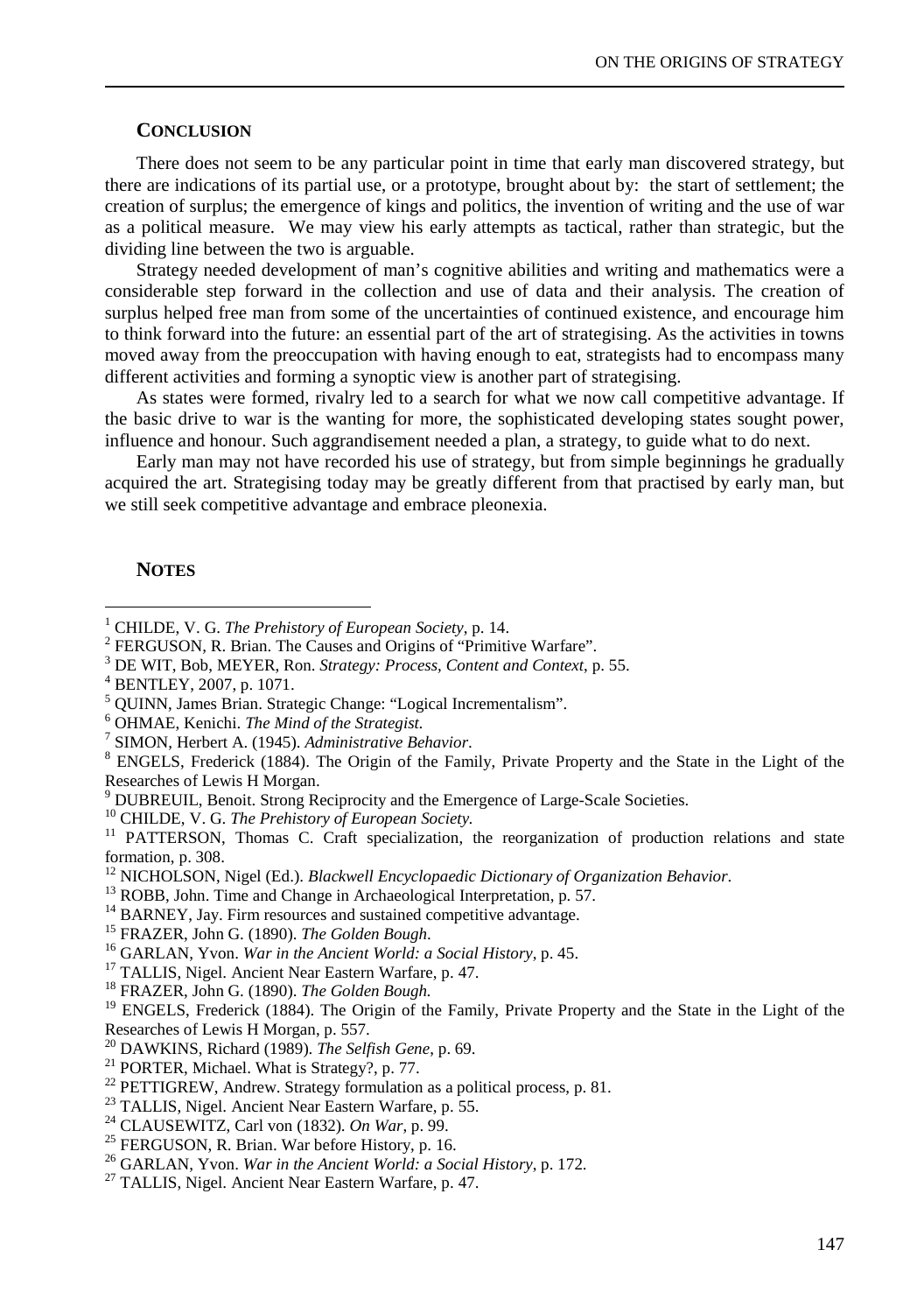<sup>28</sup> KEEGAN, John (1993). *A History of Warfare*, p. 161.

<sup>31</sup> COHEN, M. D., MARCH, J. G., OLSEN, J. P. A garbage can model of organizational choice.

## **LITERATURE**

 $\overline{a}$ 

- [1] ARDREY, Robert. *The Territorial Imperative.* London: Collins, 1967.
- [2] BARNEY, Jay. Firm resources and sustained competitive advantage. *Journal of Management.* 1991, vol. 17, no. 1, pp. 99-120.
- [3] CHILDE, V. G. *The Prehistory of European Society.* Harmondsworth: Penguin Books, 1958.
- [4] CLAUSEWITZ, Carl von (1832). *On War*. Edited and translated by Howard, Michael and Paret, Peter. New York: Everyman's Library, 1993.
- [5] COHEN, M. D., MARCH, J. G., OLSEN, J. P. A garbage can model of organizational choice. *Administrative Science Quarterly*. 1972, vol. 17, pp. 1-25.
- [6] DAWKINS, Richard (1989). *The Selfish Gene*. Oxford: Oxford University Press, 2006.
- [7] DE WIT, Bob, MEYER, Ron. *Strategy: Process, Content and Context.* London: Thomson Learning, 2004.
- [8] DUBREUIL, Benoit. Strong Reciprocity and the Emergence of Large-Scale Societies. *Philosophy of the Social Sciences*. 2008, vol. 38, no. 2 (June), pp. 192-210.
- [9] ENGELS, Frederick (1884). The Origin of the Family, Private Property and the State in the Light of the Researches of Lewis H Morgan. In MARX, Karl, ENGELS, Frederick. *Collected Works*. New York: Lawrence and Wishart, 1968.
- [10] FERGUSON, R. Brian. The Causes and Origins of "Primitive Warfare". *Anthropological Quarterly*. 2000, vol. 73, no. 3 (July), pp. 159-164.
- [11] FERGUSON, R. Brian. War before History. In DE SOUZA, Philip (Ed.). *The Ancient World at War*. London: Thames and Hudson, 2008.
- [12] FRAZER, John G. (1890). *The Golden Bough*. London: Macmillan, 1957.
- [13] GARLAN, Yvon. *War in the Ancient World: a Social History*. London: Chatto & Windus, 1975.
- [14] HENDERSON, Bruce D. The Origin of Strategy. *Harvard Business Review*. 1989, Nov-Dec, pp. 139-143.
- [15] KEEGAN, John (1993). *A History of Warfare*. London: Pimlico, 2004.
- [16] NICHOLSON, Nigel (Ed.). *Blackwell Encyclopaedic Dictionary of Organization Behavior*. Oxford: Blackwell, 1996.
- [17] OHMAE, Kenichi. *The Mind of the Strategist.* New York: McGraw-Hill, 1982.
- [18] PATTERSON, Thomas C. Craft specialization, the reorganization of production relations and state formation. *Journal of Social Anthropology*. 2005, vol. 5 (3), pp. 307-337.
- [19] PETTIGREW, Andrew. Strategy formulation as a political process. *International Studies of Management and Organizations*. 1977, vol. 7, no. 2, pp. 78-87.
- [20] PORTER, Michael. What is Strategy?. *Harvard Business Review*. 1996, Nov-Dec, pp. 61-78.

<sup>&</sup>lt;sup>29</sup> HENDERSON, Bruce D. The Origin of Strategy.

<sup>&</sup>lt;sup>30</sup> VAN WEES, Hans. War in Archaic and Classical Greece' Warfare', p. 116.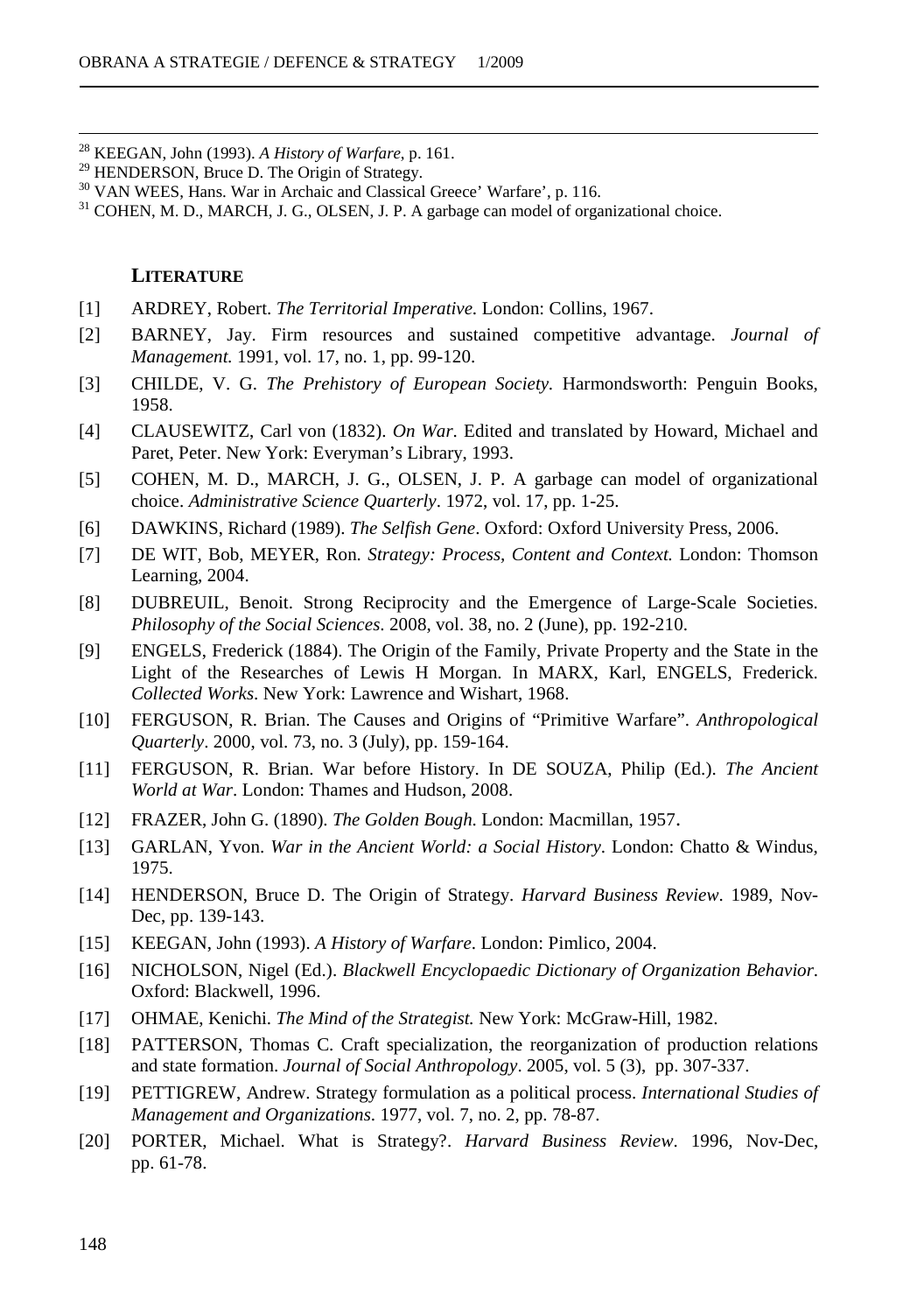- [21] QUINN, James Brian. Strategic Change: "Logical Incrementalism". *Sloan Management Review*. 1978, Fall, pp. 7-21.
- [22] ROBB, John. Time and Change in Archaeological Interpretation. *Cambridge Archaeological Journal*. 2008, vol. 18, no. 1, pp. 57-59.
- [23] SIMON, Herbert A. (1945). *Administrative Behavior*. New York: Macmillan, 1976.
- [24] TALLIS, Nigel. Ancient Near Eastern Warfare. In DE SOUZA, Philip (Ed.). *The Ancient World at War*. London: Thames and Hudson, 2008.
- [25] VAN WEES, Hans. War in Archaic and Classical Greece' Warfare'. In DE SOUZA, Philip (Ed.). *The Ancient World at War*. London: Thames and Hudson, 2008.

### **APPENDIX**

#### **Periods in Early History**

Although it is a matter of definition, the human species can be taken to have left its more animal form in the Stone Age, although its evolution was still in process. The Stone Age is usually divided into:

The Palaeolithic Period, itself divided further into:

- Lower Palaeolithic (c2,000,000 to c200,000 years BC) when stone tool began to be used.
- Middle Palaeolithic (c150,000 to c40,000 years BC) when Neanderthal Man was a hunter of mammals.
- Upper Palaeolithic (c40,000 to 10,000 years BC) when CroMagnon and Grimaldi Man used communal hunting and extensive fishing. Weapons became more refined and the atlatl (the spear thrower) was invented. Belief systems of magic and the supernatural developed.

The Mesolithic period lasted from about 10,000 to 4,000 years BC and saw the development of agriculture and animal husbandry.

The Neolithic Period saw the development of settled villages and towns dependent on domesticated plants and animals, crafts (pottery, weaving) and more sophisticated stone tools. In the Middle East, this period is quoted by some authorities as starting in 9,500 BC, showing that this classification varies in different regions according to the stage of development reached.

The Stone Age was followed by the Bronze and Iron Ages, but the defining dates and stages of development of all these periods also vary widely in different parts of the world. For instance, the Sumerians developed writing in about 3,500 BC, when bronze was available in Mesopotamia, whereas Britain did not enter the Bronze Age until about 2,300 BC.

## **An Alternative Taxonomy**

Engels (1884: 465), completing the works of Marx, then deceased, offered an alternative, nontemporal taxonomy:

• Savagery – the period in which the appropriation of natural products, ready for use, predominated; the things produced by man were, in the main, instruments that facilitated this appropriation.